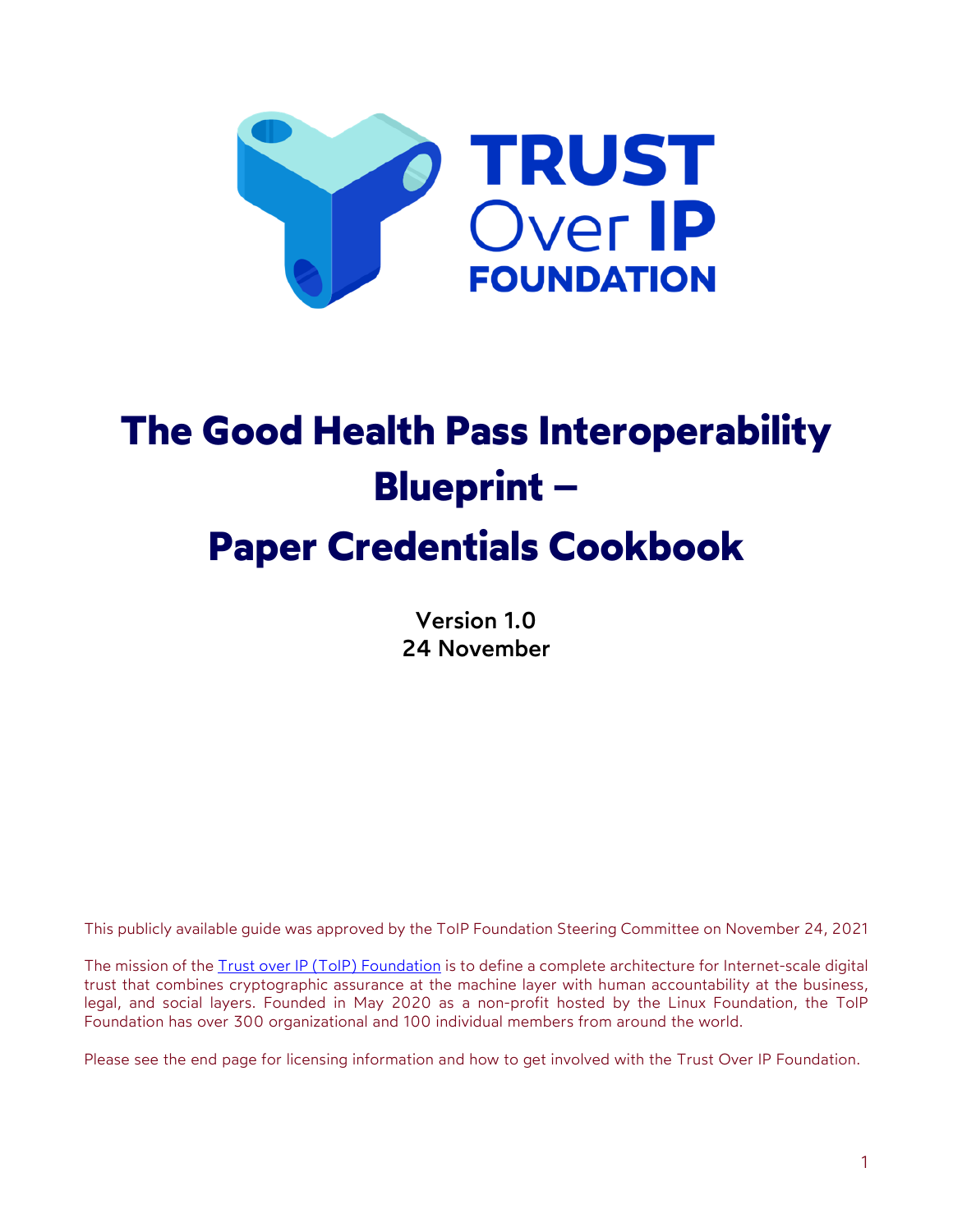

# Table of Contents

| Document Information                                     |                |
|----------------------------------------------------------|----------------|
| Author                                                   |                |
| Contributors                                             | $\overline{3}$ |
| <b>Revision History</b>                                  | $\overline{3}$ |
| Terms of Use                                             | $\overline{3}$ |
| Introduction                                             | 4              |
| The Recipe                                               | 5              |
| Choose an Online File Repository                         | 5              |
| <b>Create Data Definitions</b>                           | 6              |
| Common Fields to all Passes and Credentials              | 6              |
| <b>Good Health Pass</b>                                  | 6              |
| Vaccination Credential (Proof of Immunization)           | 6              |
| COVID-19 Citizen Recovery Credential (Proof of Recovery) | $\overline{7}$ |
| COVID-19 Antigen Test Credential (Proof of Test)         | 7              |
| JSON-LD @context                                         | 8              |
| Encode Data                                              | 9              |
| Vaccination Credential (Proof of Immunization)           | 9              |
| COVID-19 Citizen Recovery Credential (Proof of Recovery) | 9              |
| COVID-19 Antigen Test Credential (Proof of Test)         | 10             |
| <b>Good Health Pass</b>                                  | 10             |
| Wrap Encoded Data in Signed Verifiable Credential        | 11             |
| Example VC (Good Health Pass)                            | 11             |
| Encode VC as QR Code                                     | 12             |
| Example JSON-XT QR Code (Good Health Pass)               | 12             |
| Example JSON-XT URL (Good Health Pass)                   | 12             |
| Appendices                                               | 13             |
| Demo Code                                                | 13             |
| Installation                                             | 13             |
| Running                                                  | 13             |
| Sample JSON-LD @context                                  | 13             |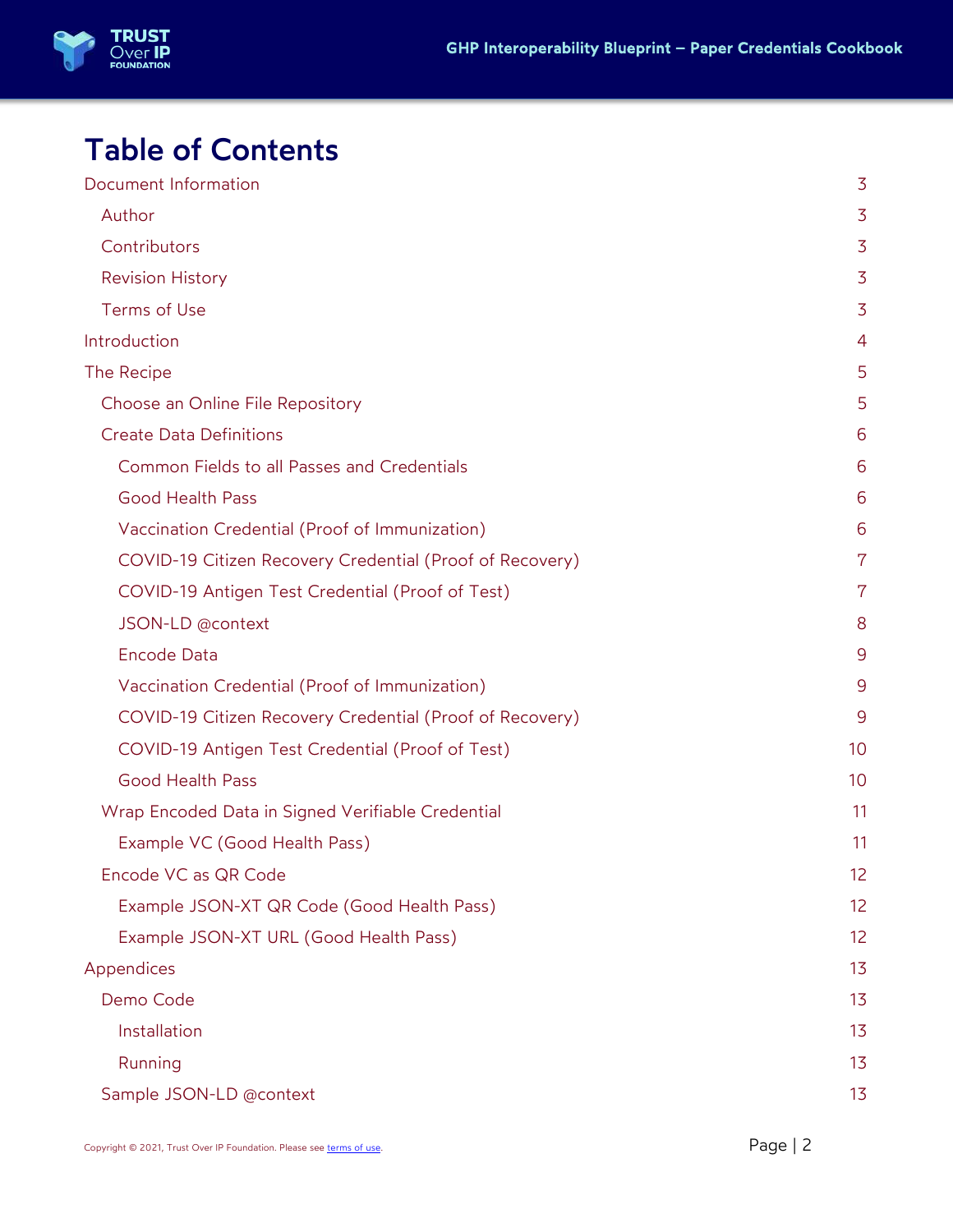

# Document Information

### Author

David Janes — Consensas, Inc. Victor Pamplona —PathCheck Foundation

# **Contributors**

John Walker — Sematic Clarity Paul Knowles — Human Colossus Foundation

# Revision History

| <b>Version</b> | Date Approved           | <b>Revisions</b>    |
|----------------|-------------------------|---------------------|
| l 1.0          | <b>24 NOVEMBER 2021</b> | Initial Publication |

### Terms of Use

These materials are made available under and are subject to the Creative Commons Attribution 4.0 International license (http://creativecommons.org/licenses/by/4.0/legalcode).

THESE MATERIALS ARE PROVIDED "AS IS." The Trust Over IP Foundation, established as the Joint Development Foundation Projects, LLC, Trust Over IP Foundation Series ("ToIP"), and its members and contributors (each of ToIP, its members and contributors, a "ToIP Party") expressly disclaim any warranties (express, implied, or otherwise), including implied warranties of merchantability, noninfringement, fitness for a particular purpose, or title, related to the materials. The entire risk as to implementing or otherwise using the materials is assumed by the implementer and user.

IN NO EVENT WILL ANY ToIP PARTY BE LIABLE TO ANY OTHER PARTY FOR LOST PROFITS OR ANY FORM OF INDIRECT, SPECIAL, INCIDENTAL, OR CONSEQUENTIAL DAMAGES OF ANY CHARACTER FROM ANY CAUSES OF ACTION OF ANY KIND WITH RESPECT TO THESE MATERIALS, ANY DELIVERABLE OR THE ToIP GOVERNING AGREEMENT, WHETHER BASED ON BREACH OF CONTRACT, TORT (INCLUDING NEGLIGENCE), OR OTHERWISE, AND WHETHER OR NOT THE OTHER PARTY HAS BEEN ADVISED OF THE POSSIBILITY OF SUCH DAMAGE.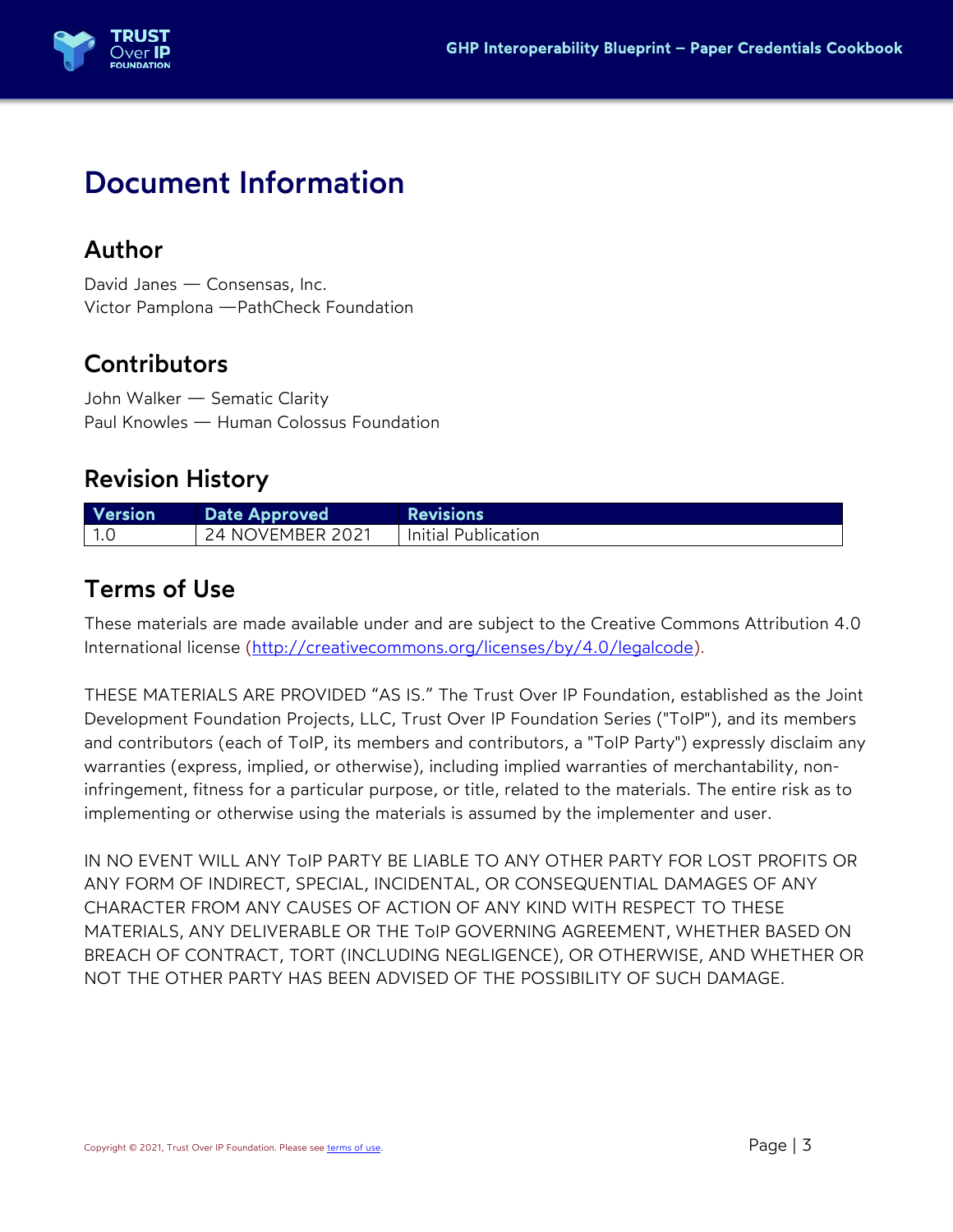

# Introduction

This document is a "cookbook" for creating Good Health Pass (GHP) paper credentials and passes (PCP).

The "recipe" consists of the following steps"

- 1. Choose a file repository
- 2. Create Data Definitions
- 3. Encode Data
- 4. Wrap Encoded Data in Verifiable Credential
- 5. Encode VC as QR Code

There are four different types of data objects you can create with GHP:

- 1. Vaccination Credential Proof of Immunization
- 2. COVID-19 Citizen Recovery Credential Proof of Recovery
- 3. COVID-19 Antigen Test Credential Proof of Test
- 4. Good Health Pass

You should be familiar with the basic terminology used in Verifiable Credentials:

- Holder
- Verifier
- Issuer
- Credential
- Pass

The full GHP Blueprint, including a guide to terminology can be found here: https://www.goodhealthpass.org/blueprint. If you just want to dive in and look and code, JSON and W3C Verifiable Credentials, go here: https://github.com/trustoverip/ghp-paper-creds.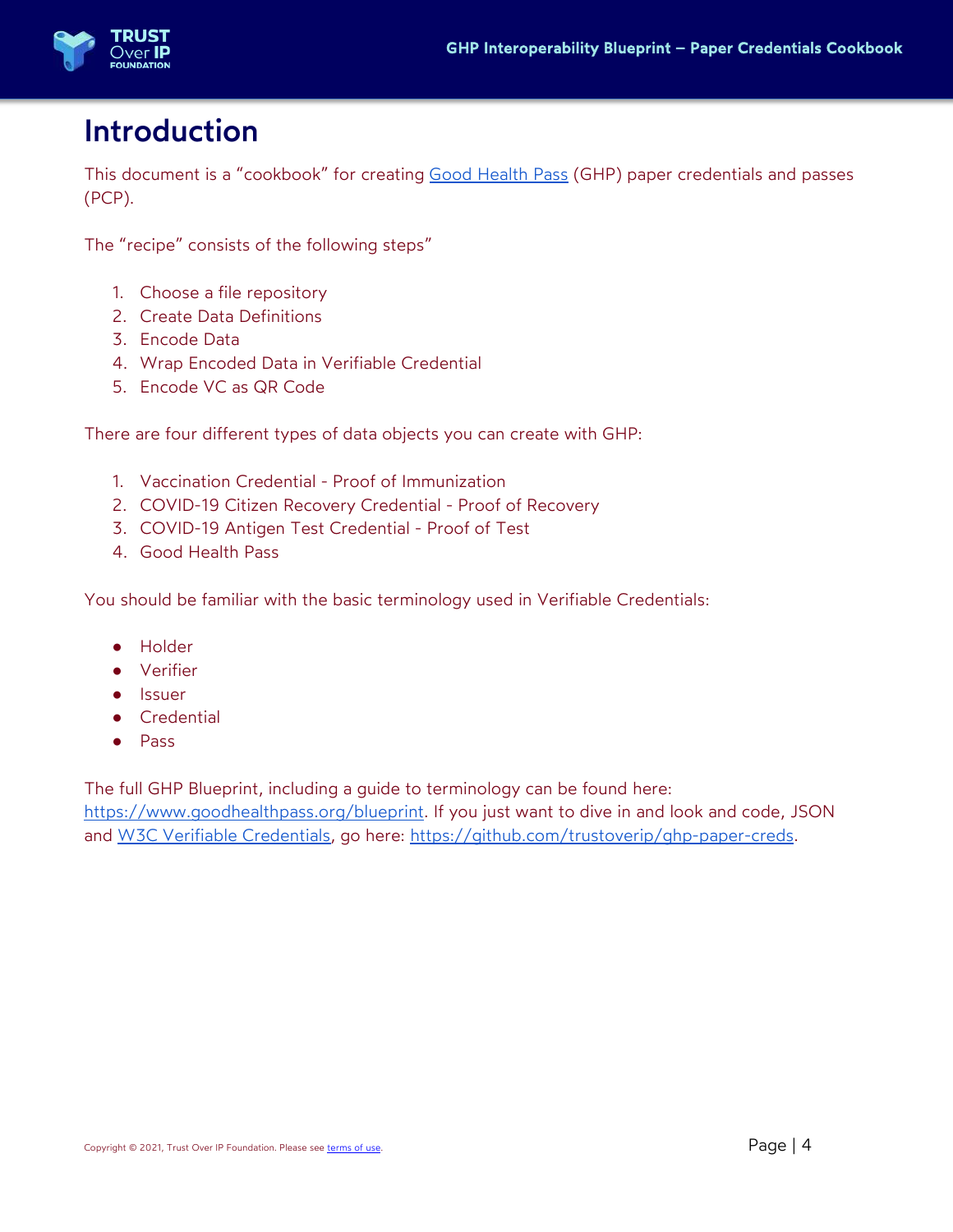

# The Recipe

### Choose an Online File Repository

GHP Paper Credentials will require several files to be retrievable online. These files can be cached in any Validator and do not pose a tracking risk to Holders.

The files that need to be uploaded are:

- the @context for JSON-LD files
- optionally, the template for JSON-XT compression

Although there is a common set of data elements defined by GHP, these must be customized for each particular Issuer for the needs of their country / locale (for example, medical coding changes from country to country).

At the end of this process, you should be able to retrieve files like:

- https://example-locale.com/context.json
- https://example-locale.com/templates.json

We suggest you keep these domains, paths and filenames as short as possible, as encoding data on QR codes is very space sensitive.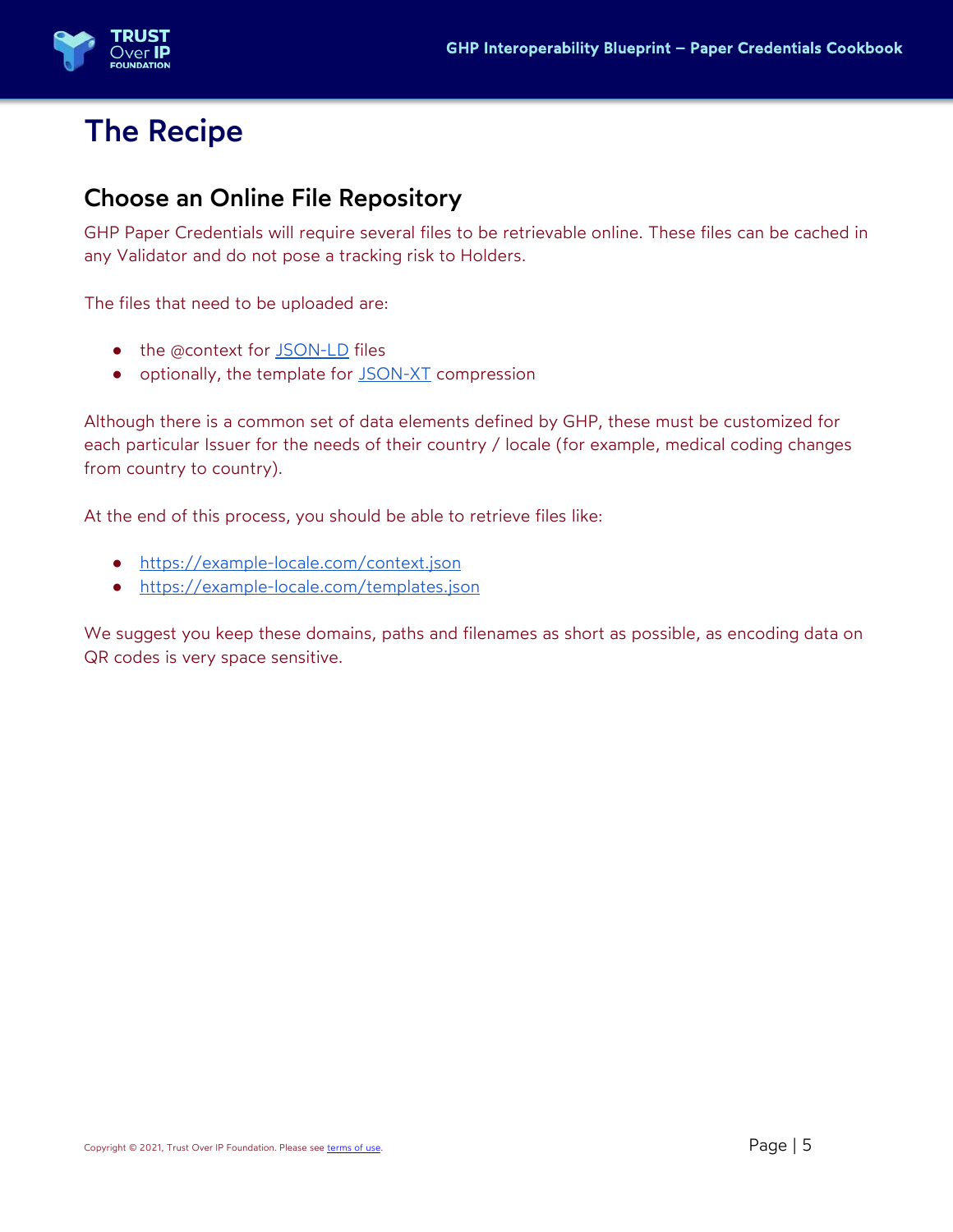

# Create Data Definitions

There are four different data objects that can be created in GHP (Proof of Immunization, Recovery, Test; and a Pass), which need to be customized to your particular locale. The customization process is fairly straightforward and should not be time consuming.

Expanded data definitions can be found here: GHP COVID-19 Data Capture. Example data definition can be found https://github.com/trustoverip/ghp-paper-creds and if you need further advice, please reach out to Paul Knowles at paul.knowles@humancolossus.org.

#### Common Fields to all Passes and Credentials

Note that there are privacy concerns about encoding data and digitally signing it with "well-known" organizations such as national governments. If your use case permits, consider omitting as much data as possible - for example, only use the person's initials or birth year.

- givenName
- middleName
- familyName
- birthDate

#### Good Health Pass

If you're accepting proof documents and manually or digitally validating them and then issuing a short term pass - say, for entry to a province or a country - this is probably the one you wish to use.

- recipient The resource identifier of the schema used for event recipient identification (*includes givenName, middleName, familyName, birthDate*)
- linkedCredential Unique identifier(s) of associated credential(s)
- status Trust decision made by the verifier

#### Vaccination Credential (Proof of Immunization)

- recipient The resource identifier of the schema used for event recipient identification (*includes givenName, middleName, familyName, birthDate*)
- linkedVaccineCertificate Unique identifier of the associated vaccination certificate
- disease Disease or agent that the vaccination provides protection against
- vaccineDescription Generic description of the vaccine/prophylaxis
- vaccineType Generic description of the vaccine/prophylaxis or its component(s) [J07BX03 covid-19 vaccines]
- medicinalProductName Medicinal product name
- cvxCode CVX code (North America only)
- marketingAuthorizationHolder Marketing Authorisation Holder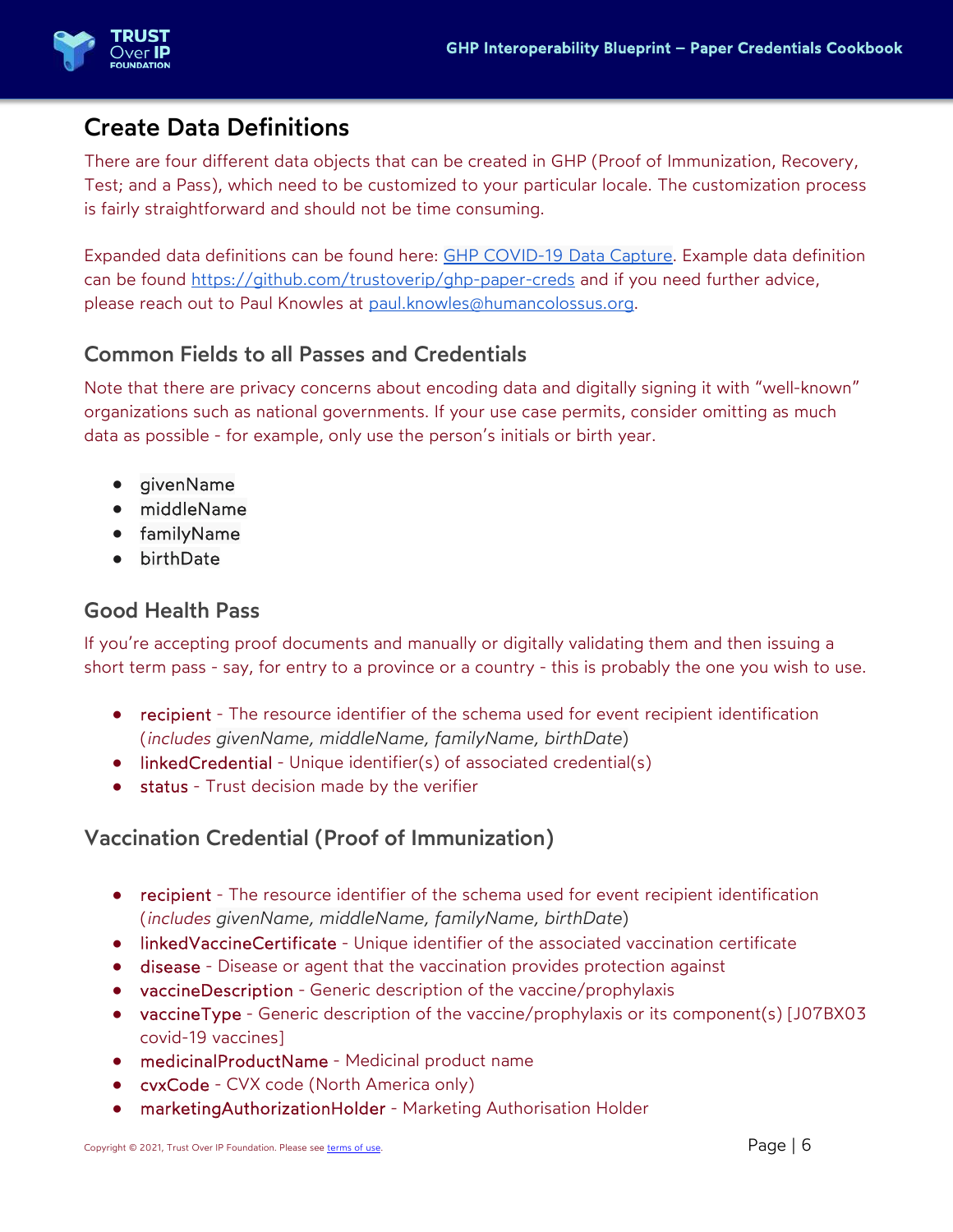

- doseNumber Number of dose administered in a cycle
- dosesPerCycle Number of expected doses for a complete cycle (specific for a person at the time of administration)
- dateOfVaccination The date the vaccination event occurred (or was intended to occur)
- stateOfVaccination The state in which the individual has been vaccinated
- countryOfVaccination The country in which the individual has been vaccinated
- certificateNumber Unique identifier of the certificate (UVCI), to be printed (human readable) into the certificate; the unique identifier can be included in the IIS

#### COVID-19 Citizen Recovery Credential (Proof of Recovery)

- recipient The resource identifier of the schema used for event recipient identification (*includes givenName, middleName, familyName, birthDate*)
- linkedTestCertificate Unique identifier of the associated test certificate
- disease Disease or agent the citizen has recovered from.
- dateOfFirstPositiveResult Date when the sample for the test was collected that led to positive test obtained through a procedure established by a public health authority in the Member State.
- stateOfTest The state in which the individual was tested
- countryOfTest The country in which the first positive test was performed.
- **•** certificateValidFrom Certificate valid from (required if known)
- certificateValidTo Certificate valid until
- certificateNumber Unique identifier of the certificate (UVCI), to be printed (human readable) into the certificate; the unique identifier can be included in the IIS

#### COVID-19 Antigen Test Credential (Proof of Test)

- recipient The resource identifier of the schema used for event recipient identification (*includes givenName, middleName, familyName, birthDate*)
- linkedTestCertificate Unique identifier of the associated test certificate
- disease Disease or agent that the test provides detection of.
- testDescription Generic description of the test
- testType Description of the type of test that was conducted, e.g. NAAT or rapid antigen test.
- testCommercialName Commercial or brand name of the test.
- testManufacturer Legal manufacturer of the test.
- dateOfSample Date and time when the sample was collected.
- dateOfResult Date and time when the test result was produced.
- testResult For example, negative, positive, inconclusive or void.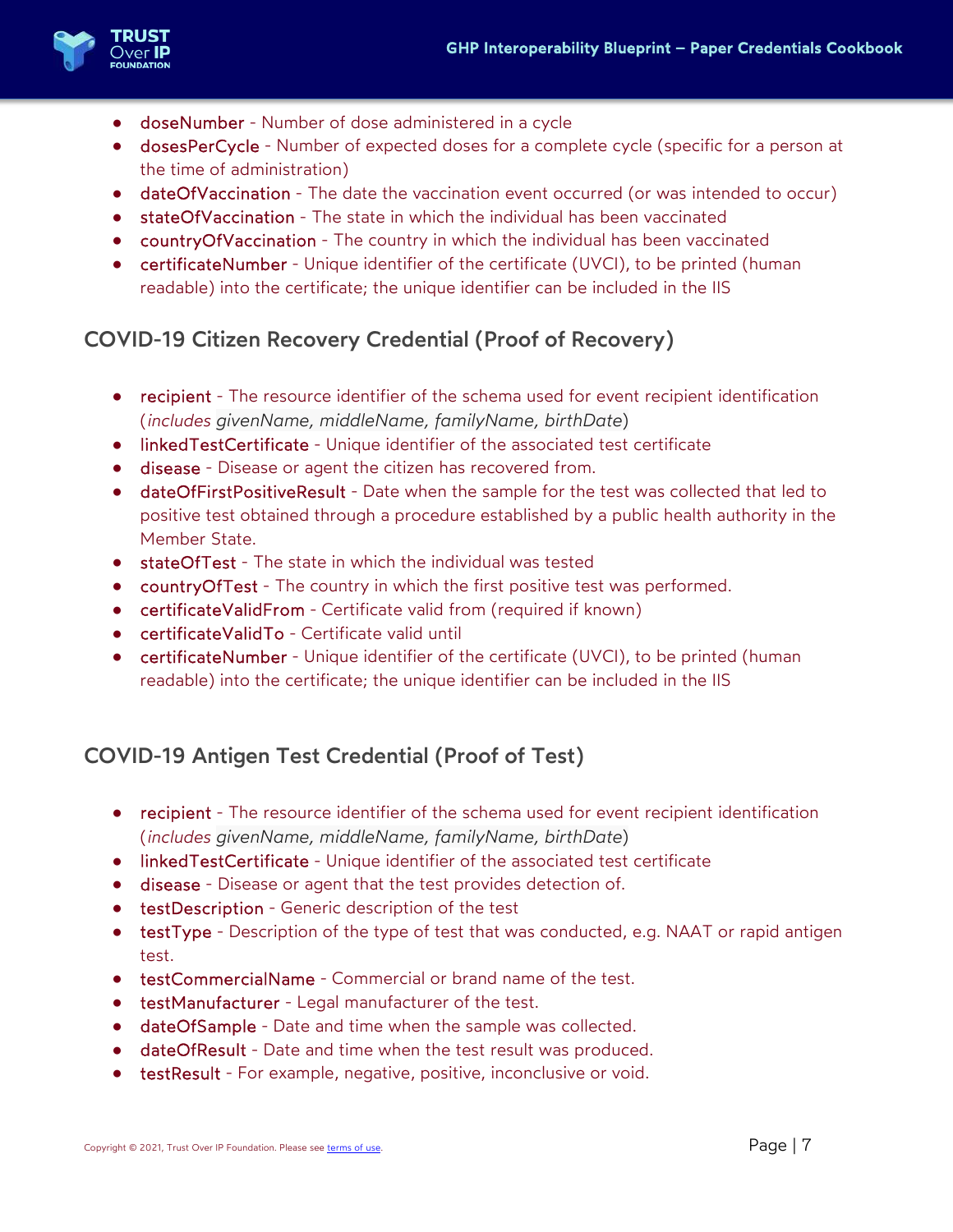

- testingCentre Name/code of testing centre, facility or a health authority responsible for the testing event.
- stateOfTest The state in which the individual was tested
- countryOfTest The country in which the individual was tested.
- certificateNumber Unique identifier of the certificate (UVCI), to be printed (human readable) into the certificate; the unique identifier can be included in the IIS

#### JSON-LD @context

When you have completed your data definition, it should look at the example in the Appendices we're not including it in the text here because of the size. Again, if you're having trouble creating this, please get in touch with us and we can help you out.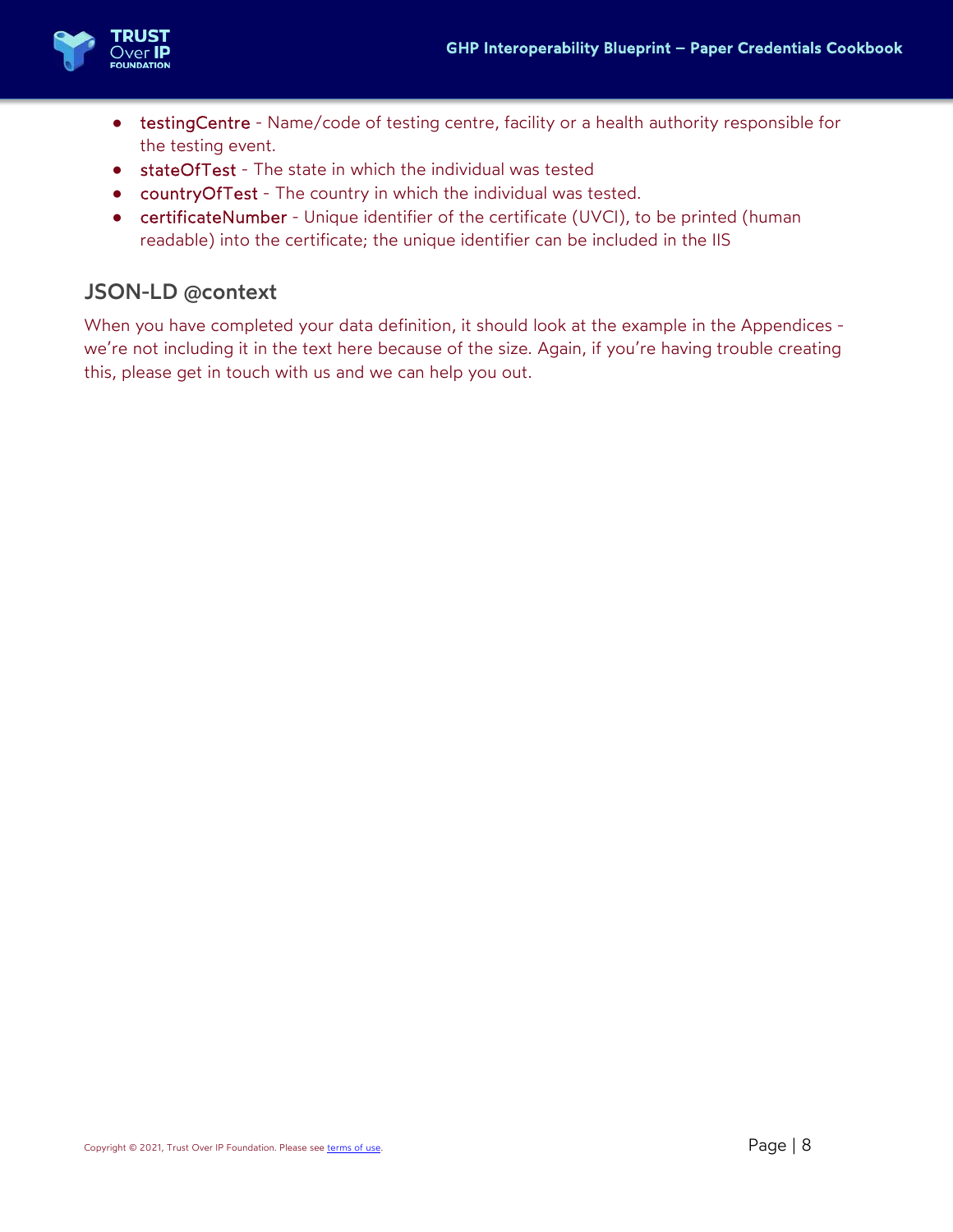

### Encode Data

The following sections are examples of the encoded data - this may vary slightly depending on your @context definition; these ones have been produced for Canada.

#### Vaccination Credential (Proof of Immunization)

https://github.com/trustoverip/ghp-paper-creds/blob/main/examples/example-vaccination.json

```
{ 
   "type": [ "GHPVaccinationCertificate" ], 
   "recipient": { 
     "type": [ "GHPEventRecipient" ], 
     "birthDate": "1972-10-17", 
    "givenName": "Rodney",
     "middleName": "Milburn", 
     "familyName": "Dangerfield" 
   }, 
   "linkedVaccineCertificate": "VAX383469956", 
   "medicinalProductName": "28571000087109", 
   "cvxCode": "207", 
  "marketingAuthorizationHolder": "MOD", 
   "doseNumber": 1, 
   "dosesPerCycle": 2, 
  "dateOfVaccination": "2021-08-04", 
   "stateOfVaccination": "CA-AB", 
  "countryOfVaccination": "CA", 
   "disease": "RA01", 
  "vaccineType": "XM0GQ8", 
   "certificateNumber": "URN:UVCI:01:CA:67097896F94ADD0FF5093FBC875BE2396#D" 
}
```
#### COVID-19 Citizen Recovery Credential (Proof of Recovery)

https://github.com/trustoverip/ghp-paper-creds/blob/main/examples/example-recovery.json

```
{ 
   "type": [ "GHPCitizenRecoveryCredential" ], 
  "recipient": { 
     "type": [ "GHPEventRecipient" ], 
     "birthDate": "1972-10-17", 
     "givenName": "Rodney", 
     "middleName": "Milburn", 
     "familyName": "Dangerfield" 
  }, 
  "linkedTestCertificate": "PGR39264009", 
   "dateOfFirstPositiveResult": "2020-11-23", 
  "stateOfTest": "CA-AB",
```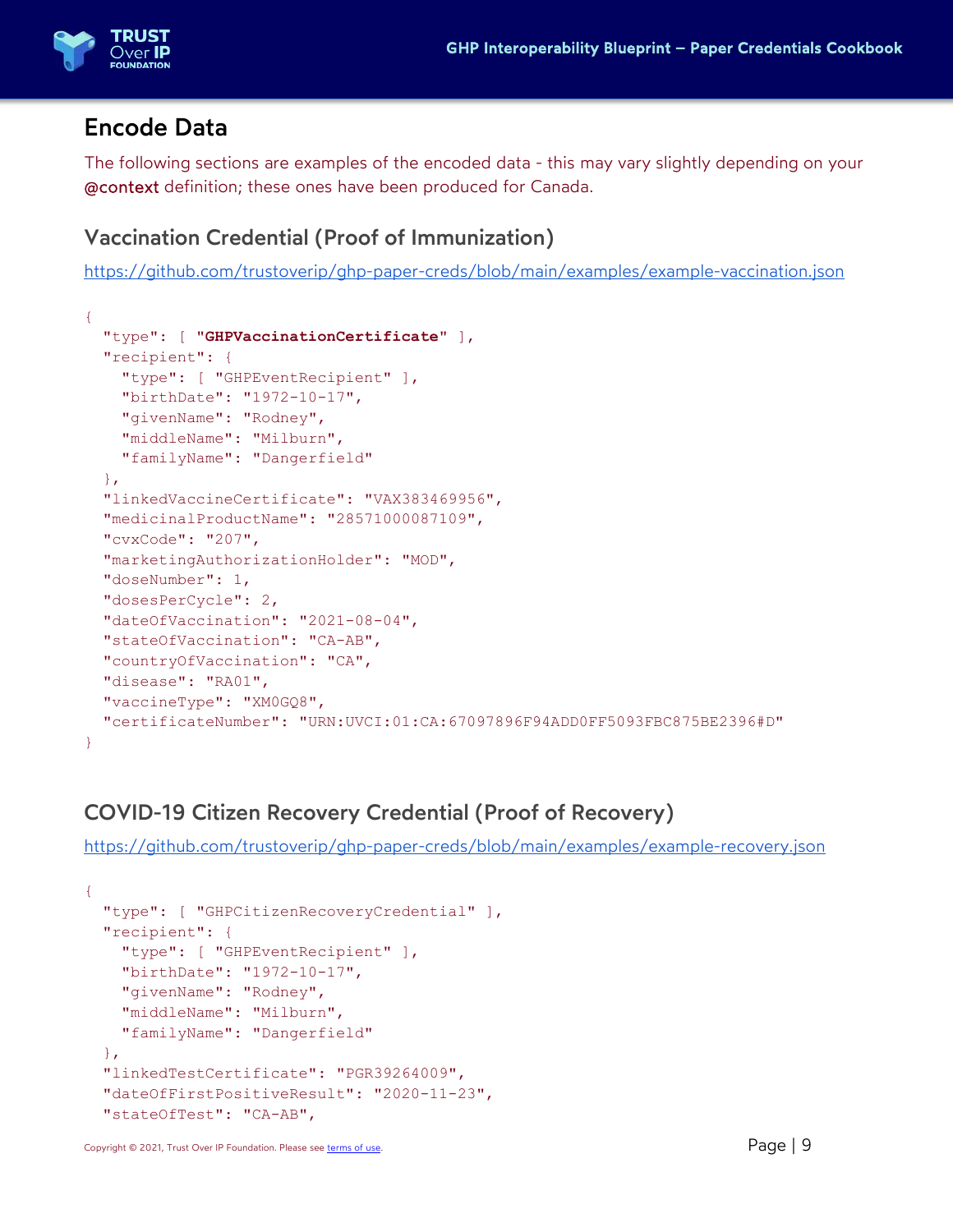

```
 "countryOfTest": "CA", 
   "disease": "RA01", 
   "certificateValidFrom": "2021-08-02", 
   "certificateValidTo": "2021-08-09", 
   "certificateNumber": "URN:UVCI:01:US:78543092A86FDS3SD5612DBV673FG943#C" 
}
```
#### COVID-19 Antigen Test Credential (Proof of Test)

https://github.com/trustoverip/ghp-paper-creds/blob/main/examples/example-antigen.json

```
{ 
   "type": [ "GHPAntigenTestCredential" ], 
   "recipient": { 
     "type": [ "GHPEventRecipient" ], 
     "birthDate": "1972-10-17", 
     "givenName": "Rodney", 
     "middleName": "Milburn", 
     "familyName": "Dangerfield" 
   }, 
   "linkedTestCertificate": "PGR39264009", 
   "disease": "RA01", 
   "testType": "LP6464-4", 
   "testCommercialName": "GLN-8800075500014/M22MD100M", 
   "testManufacturer": "GLN-8800075500014", 
   "dateOfSample": "2021-08-02T01:08:03Z", 
   "dateOfResult": "2021-08-02T01:08:02Z", 
   "testResult": "260415000", 
   "testingCentre": "Joseph Walker Williams Community Center", 
   "stateOfTest": "CA-AB", 
   "countryOfTest": "CA", 
   "certificateNumber": "URN:UVCI:01:US:10807843F94AEE0EE5093FBC254BD813#B" 
}
```
#### Good Health Pass

https://github.com/trustoverip/ghp-paper-creds/blob/main/examples/example-pass.json

```
{ 
   "type": [ "GoodHealthPass" ], 
   "recipient": { 
     "type": [ "GHPEventRecipient" ], 
     "birthDate": "1972-10-17", 
     "givenName": "Rodney", 
     "middleName": "Milburn", 
     "familyName": "Dangerfield" 
   }, 
   "status": true 
}
```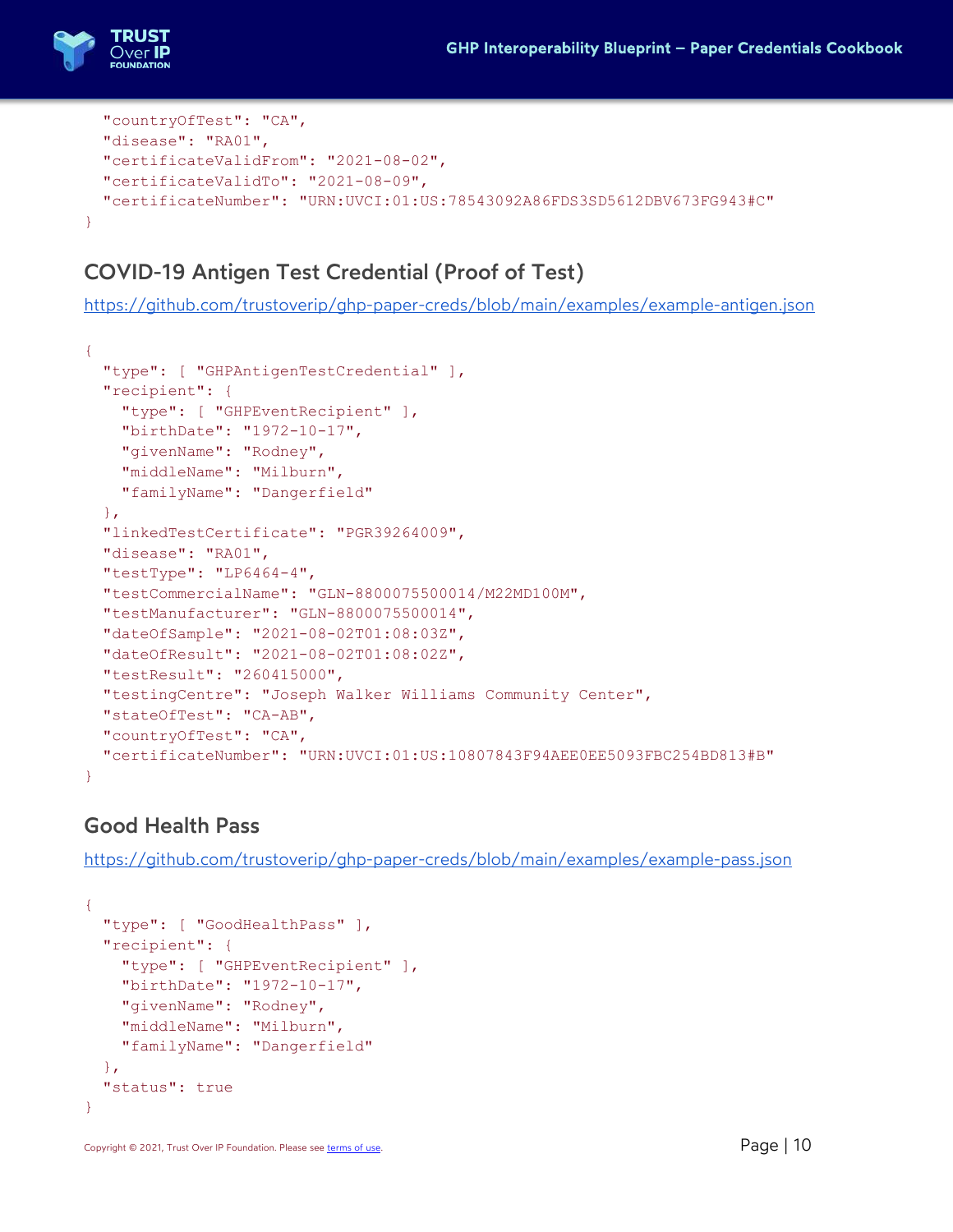

# Wrap Encoded Data in Signed Verifiable Credential

See the Appendices for how to use the code to sign VCs (https://github.com/trustoverip/ghppaper-creds/blob/main/demo/src/demo.js).

#### Example VC (Good Health Pass)

https://github.com/trustoverip/ghp-paper-creds/blob/main/examples/example-pass-vc.json - note that in this folder there are example Verifiable Credentials for all the GHP Credential Types.

```
{ 
   "@context": [ 
     "https://www.w3.org/2018/credentials/v1", 
     "https://www.goodhealthpass.org/context/v1" 
 \vert,
   "type": [ 
     "VerifiableCredential" 
  \left| \cdot \right| "issuer": "DID:WEB:DEMO.COM:CONTROLLER", 
   "issuanceDate": "2021-09-03T14:58:13Z", 
   "credentialSchema": { 
     "id": "7VhEMSUkXt8jnhgXKGkipDcoT6RTiESwAWKCKJV8rbpj", 
     "type": "OCASchemaValidator" 
   }, 
   "credentialSubject": { 
     "type": [ 
       "GoodHealthPass" 
    \frac{1}{\sqrt{2}} "recipient": { 
       "type": [ 
          "GHPEventRecipient" 
      \vert \cdot \vert "birthDate": "1972-10-17", 
        "givenName": "Rodney", 
       "middleName": "Milburn", 
        "familyName": "Dangerfield" 
     }, 
     "status": true 
   } 
}
```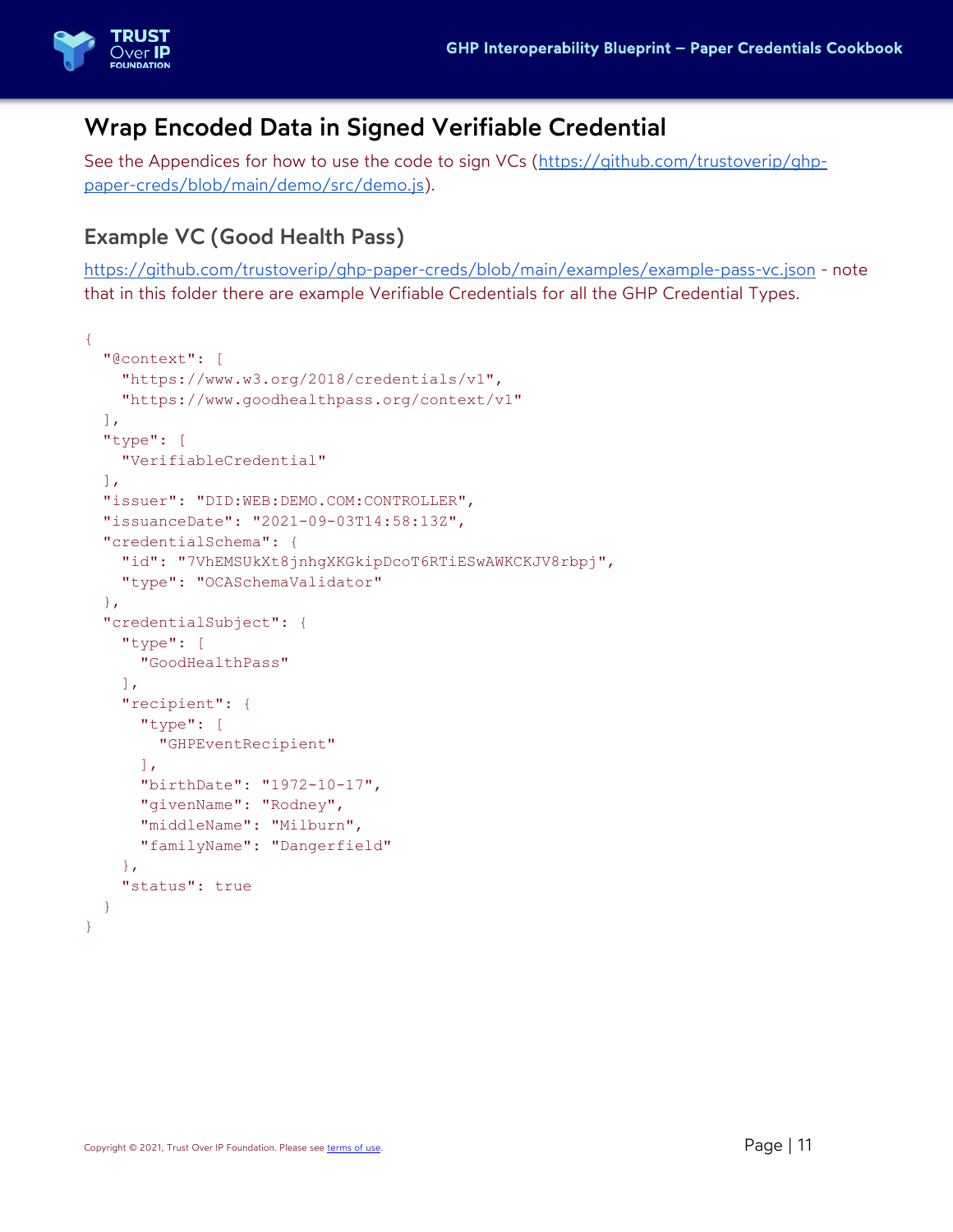

# Encode VC as QR Code

See the Appendices for how to use the code to sign VCs (https://github.com/trustoverip/ghppaper-creds/blob/main/demo/src/demo.js).

#### Example JSON-XT QR Code (Good Health Pass)

https://github.com/trustoverip/ghp-paper-creds/blob/main/examples/example-pass-vc.png - note that in this folder there are example QR Codes for all the GHP Credential Types.



#### Example JSON-XT URL (Good Health Pass)

https://github.com/trustoverip/ghp-paper-creds/blob/main/examples/example-pass-vc.txt - note that in this folder there are example JSON-XT URLs for all the GHP Credential Types.

JXT:DEMO.COM:VAX:1:Rodney/Milburn/Dangerfield/26OJ

A1GJ4E05//DID%3AWEB%3ADEMO.COM%3ACONTROLLER/\*G\$0DEMO.COM%3ACONTROLLER%23KEY/ 3U30D58G9XLEF2WELCM8R80L0VU6W3B5VLI34HTRDOLNJGW8RL6G26W6E86SRLOWNGE0HTXW1FYC PLG0RVDY74W78CQ27BEZKMRR9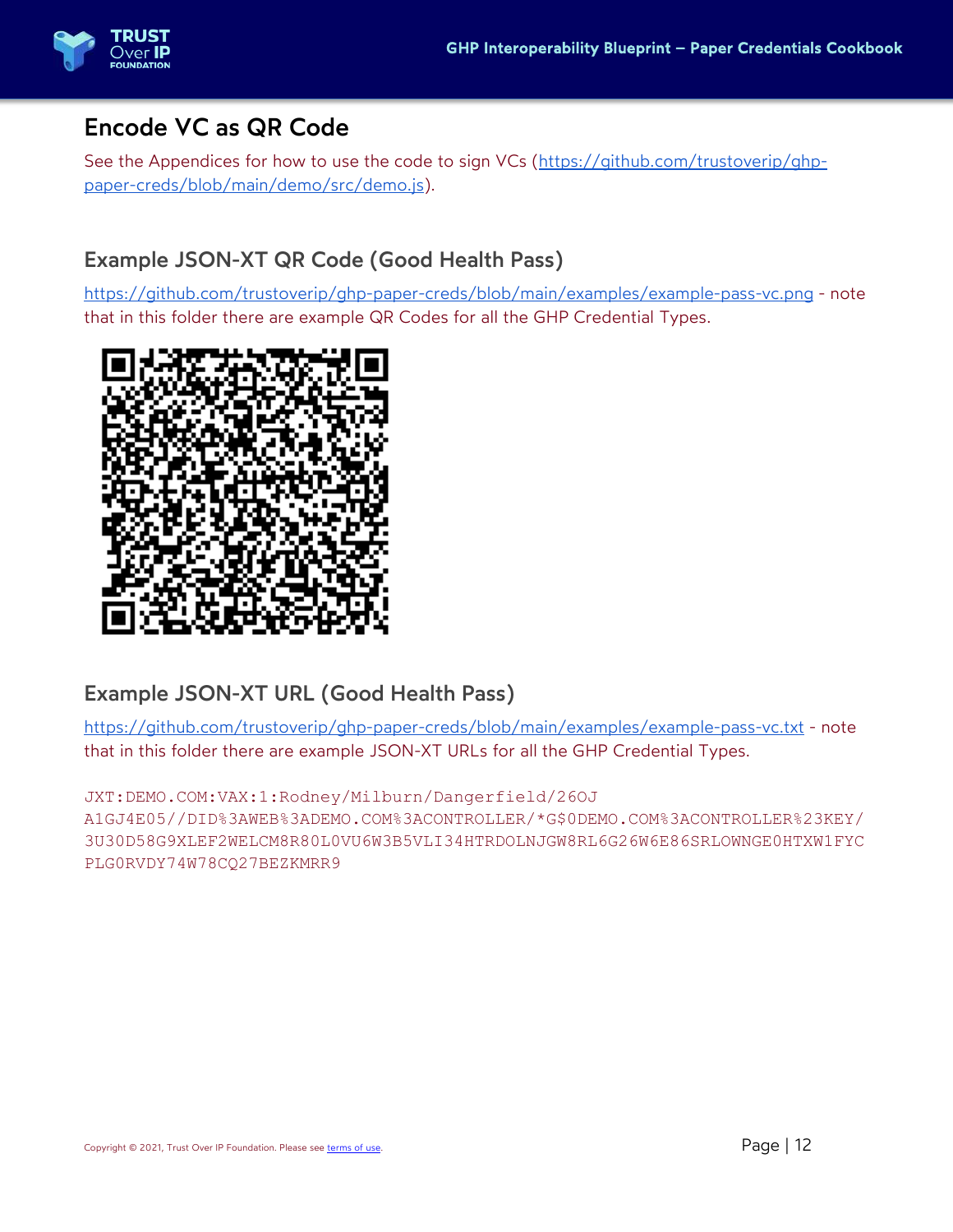

# Appendices

# Demo Code

#### Installation

From a \*nix shell

```
git clone git@github.com:trustoverip/ghp-paper-creds.git 
cd ghp-paper-creds/demo 
npm install
```
#### Running

This demo has all the code you need. It will:

- create a W3C Verifiable Credential
- sign it using Ed25519Signature2020
- pack the result into a JSON-XT URL
- optionally, write that URL as a PNG QR Code
- verify the signature

```
cd ghp-paper-creds/demo/src 
node demo --help 
node demo
```
### Sample JSON-LD @context

Due to size, we've left this out of this document. Note that this @context is for Canada, you need to customize for your own jurisdiction but this is a good jumping off point.

https://github.com/trustoverip/ghp-paper-creds/blob/main/demo/src/cache/context/ghpcontext.json